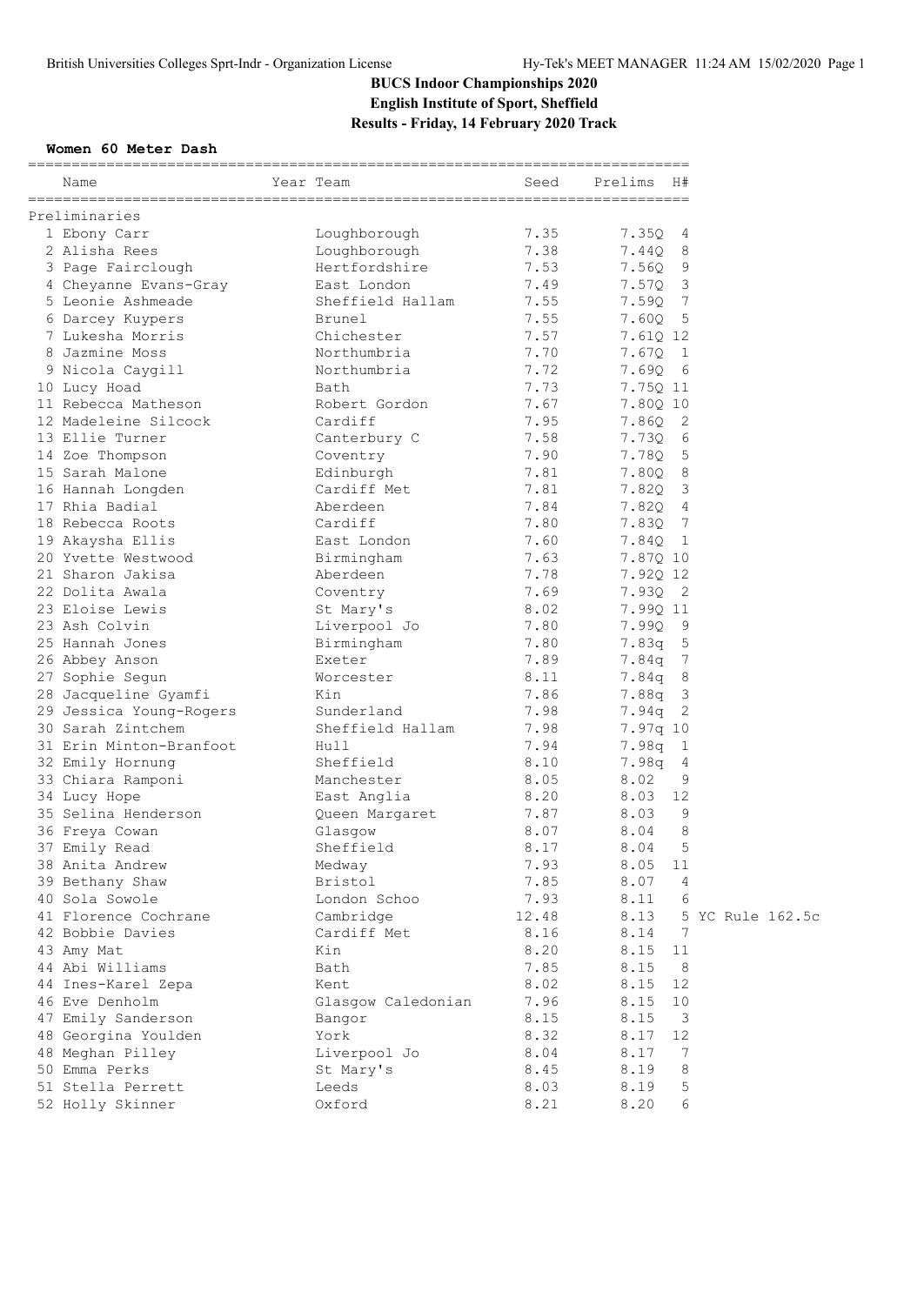#### **....Women 60 Meter Dash**

| 53 Anna Cameron             | Strathclyde        | 8.24  | 8.22    | 2              |  |  |  |  |
|-----------------------------|--------------------|-------|---------|----------------|--|--|--|--|
| 54 Anastasia Alenova        | Imperial           | 8.25  | 8.23    | 10             |  |  |  |  |
| 55 Ashleigh Bailey          | Nottingham         | 8.23  | 8.25    | 1              |  |  |  |  |
| 56 Sheriffah Arewa          | Gol                | 8.28  | 8.26    | 2              |  |  |  |  |
| 57 Turaya-Lanais Bryan-Trac | London South Bank  | 8.30  | 8.27    | $\mathbf{1}$   |  |  |  |  |
| 58 Charlotte Sidaway        | Oxford Brookes     | 8.43  | 8.31    | $\mathbf{3}$   |  |  |  |  |
| 59 Ainara Molin             | Worcester          | 7.93  | 8.32    | 12             |  |  |  |  |
| 60 Taylor Harry             | Manchester Met     | 8.25  | 8.36    | 10             |  |  |  |  |
| 61 Tayo Ward-Brew           | Oxford             | 8.45  | 8.37    | $\overline{4}$ |  |  |  |  |
| 62 Alice Nottingham         | Newcastle          | 8.44  | 8.38    | $\overline{4}$ |  |  |  |  |
| 63 Isabella Rattigan        | University C Lon   | 8.46  | 8.44    | $\mathcal{S}$  |  |  |  |  |
| 64 Charlotte Radcliffe      | Leeds Beckett      | 8.54  | 8.45    | $\overline{7}$ |  |  |  |  |
| 65 Rebecca Watkins          | East Anglia        | 8.01  | 8.47    | $\sqrt{6}$     |  |  |  |  |
| 66 Rachel Padbury           | Manchester Met     | 8.38  | 8.49    | $\overline{9}$ |  |  |  |  |
| 67 Emily Wyman              | Liverpool          | 8.53  | 8.52    | $\mathfrak{S}$ |  |  |  |  |
| 68 Robyn Ellison            | Warwick            | 8.31  | 8.53 6  |                |  |  |  |  |
| 69 Louisa Cole              | Central Lancashire | 8.36  | 8.54    | 5              |  |  |  |  |
| 70 Gloria Gyan              | Brighton           | 8.60  | 8.55    | 12             |  |  |  |  |
| 71 Nikitta Hunter           | Leeds Beckett      | 8.44  | 8.55    | $_{\rm 8}$     |  |  |  |  |
| 72 Lara Bardelli            | Glasgow            | 8.32  | 8.56    | 11             |  |  |  |  |
| 73 Emma Lamb                | Exeter             | 8.63  | 8.60    | 11             |  |  |  |  |
| 74 Rianna Sterricks         | Stirling           | 8.15  | 8.61    | $\overline{9}$ |  |  |  |  |
| 75 Victoria Butler-Clack    | Portsmouth         | 8.66  | 8.65    | 6              |  |  |  |  |
| 76 Andrea Greaves           | Oxford Brookes     | 8.60  | 8.67    | 5              |  |  |  |  |
| 77 Giulia Colato            | Stirling           | 9.26  | 8.80    | $\overline{c}$ |  |  |  |  |
| 78 Sarita Harris            | University C Lon   | 9.02  | 8.82    | 2              |  |  |  |  |
| 79 Sophie Thorpe            | Newcastle          | 9.04  | 8.94    | 10             |  |  |  |  |
| 80 Harriet Simpson          | Leeds              | 14.00 | 8.97    | $\overline{7}$ |  |  |  |  |
| 81 Illka Ester Maria        | Chester: Chester   | 9.18  | 9.03    | 10             |  |  |  |  |
| 82 Judy Fakhera             | Sussex             | 8.78  | 9.16    | $\mathbf 1$    |  |  |  |  |
| 83 Katie Bishop             | Leicester          | 9.29  | 9.23    | $\mathbf{1}$   |  |  |  |  |
| 84 Connie Petronzio         | Edinburgh          | 9.49  | 9.3366  |                |  |  |  |  |
| 85 Rhiannon Thomas-St Ville | Sussex             | 10.05 | 9.82 12 |                |  |  |  |  |
| 86 Tsvetozara Ilieva        | Sunderland         | 9.83  | 10.00   | 11             |  |  |  |  |
| Women 60 Meter Dash         |                    |       |         |                |  |  |  |  |
|                             |                    |       |         |                |  |  |  |  |

|   | Name                  | Year Team        | Prelims | Semis             | H#             |
|---|-----------------------|------------------|---------|-------------------|----------------|
|   | Semi-Finals           |                  |         |                   |                |
|   | 1 Cheyanne Evans-Gray | East London      | 7.57    | 7.380             | $\overline{2}$ |
|   | 2 Alisha Rees         | Loughborough     | 7.44    | 7.380             | 4              |
|   | 3 Ebony Carr          | Loughborough     | 7.35    | 7.390             | 1              |
|   | 4 Page Fairclough     | Hertfordshire    | 7.56    | 7.550             | -3             |
|   | 5 Darcey Kuypers      | Brunel           | 7.60    | 7.57 <sub>q</sub> | -3             |
|   | 6 Leonie Ashmeade     | Sheffield Hallam | 7.59    | 7.60a             | 2              |
|   | 7 Lukesha Morris      | Chichester       | 7.61    | 7.61a             | 1              |
| 8 | Jazmine Moss          | Northumbria      | 7.67    | 7.68a             | 4              |
|   | 9 Zoe Thompson        | Coventry         | 7.78    | 7.70              | 3              |
|   | 10 Nicola Caygill     | Northumbria      | 7.69    | 7.71              | 1              |
|   | 11 Rebecca Matheson   | Robert Gordon    | 7.80    | 7.73              | 3              |
|   | 12 Lucy Hoad          | Bath             | 7.75    | 7.73              | $\overline{4}$ |
|   | 13 Sarah Malone       | Edinburgh        | 7.80    | 7.79              | $\overline{4}$ |
|   | 14 Ellie Turner       | Canterbury C     | 7.73    | 7.80              | 2              |
|   | 15 Akaysha Ellis      | East London      | 7.84    | 7.81              | 3              |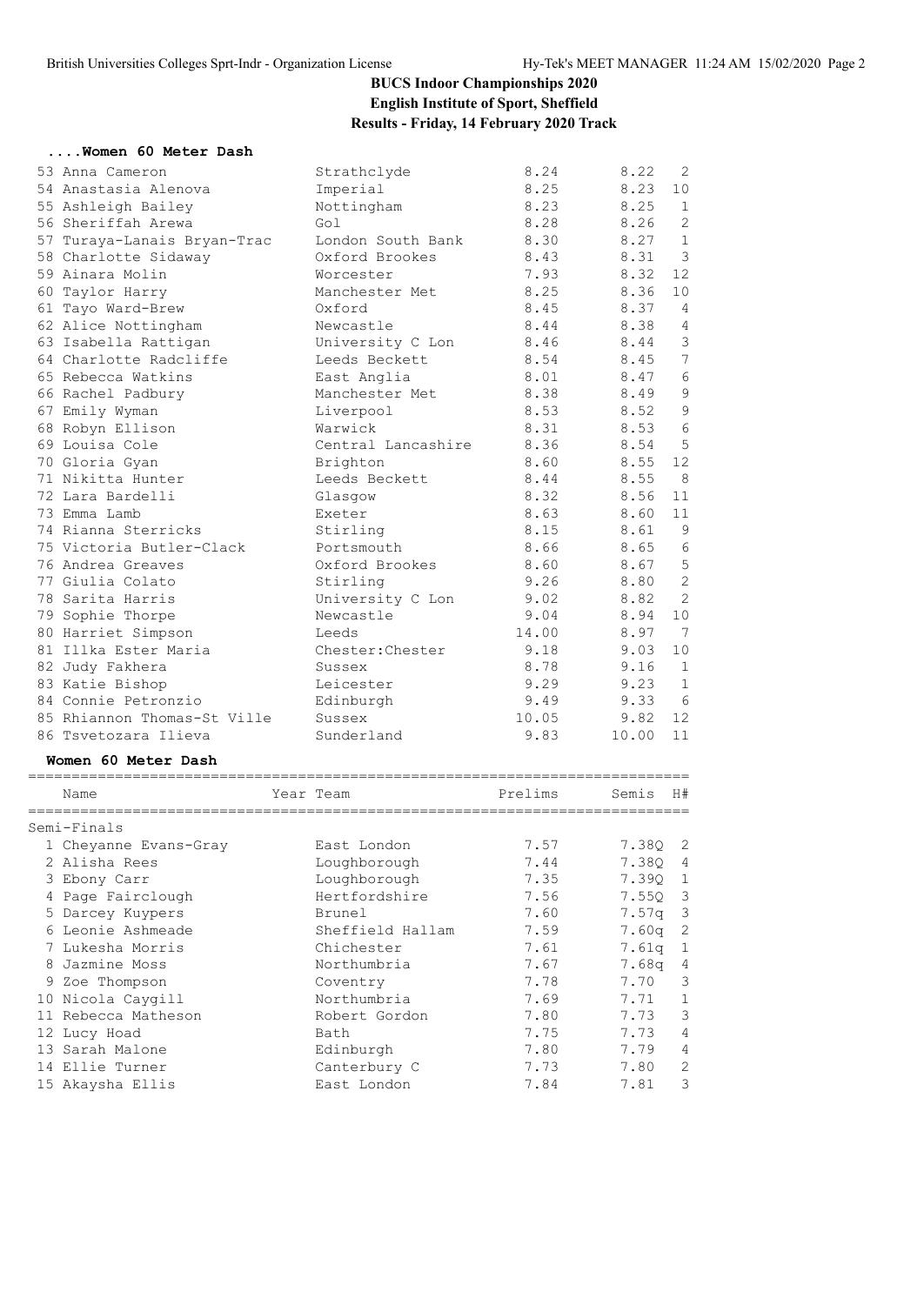#### **....Women 60 Meter Dash**

| 16 Rhia Badial          | Aberdeen         | 7.82 | 7.85 |                |
|-------------------------|------------------|------|------|----------------|
| 17 Hannah Longden       | Cardiff Met      | 7.82 | 7.86 | 1              |
| 18 Yvette Westwood      | Birmingham       | 7.87 | 7.91 | 2              |
| 19 Sophie Sequn         | Worcester        | 7.84 | 7.92 | 3              |
| 20 Rebecca Roots        | Cardiff          | 7.83 | 7.92 | 4              |
| 21 Madeleine Silcock    | Cardiff          | 7.86 | 7.95 | 2              |
| 22 Dolita Awala         | Coventry         | 7.93 | 7.96 | 3              |
| 22 Sharon Jakisa        | Aberdeen         | 7.92 | 7.96 | 2              |
| 24 Erin Minton-Branfoot | Hull             | 7.98 | 7.96 | $\overline{4}$ |
| 25 Sarah Zintchem       | Sheffield Hallam | 7.97 | 7.97 | 3              |
| 26 Jessica Young-Rogers | Sunderland       | 7.94 | 7.97 | 2              |
| 27 Abbey Anson          | Exeter           | 7.84 | 7.99 | 4              |
| 28 Hannah Jones         | Birmingham       | 7.83 | 7.99 | $\mathbf{1}$   |
| 29 Emily Hornung        | Sheffield        | 7.98 | 8.01 |                |
| 30 Eloise Lewis         | St Mary's        | 7.99 | 8.02 | 4              |
| 31 Jacqueline Gyamfi    | Kin              | 7.88 | 8.04 | 2              |
| 32 Ash Colvin           | Liverpool Jo     | 7.99 | 8.05 |                |

#### **Women 60 Meter Dash**

|        | Name                  |           | Year Team        | Semis | Finals Points |    |
|--------|-----------------------|-----------|------------------|-------|---------------|----|
| Finals |                       |           |                  |       |               |    |
|        | 1 Cheyanne Evans-Gray |           | East London      | 7.38  | 7.28          |    |
|        | 2 Alisha Rees         |           | Loughborough     | 7.38  | 7.32          |    |
|        | 3 Ebony Carr          |           | Loughborough     | 7.39  | 7.41          |    |
|        | 4 Page Fairclough     |           | Hertfordshire    | 7.55  | 7.56          |    |
|        | 5 Leonie Ashmeade     |           | Sheffield Hallam | 7.60  | 7.59          |    |
|        | 6 Darcey Kuypers      |           | Brunel           | 7.57  | 7.60          |    |
|        | 7 Lukesha Morris      |           | Chichester       | 7.61  | 7.64          |    |
|        | Men 60 Meter Dash     |           |                  |       |               |    |
|        | Name                  | Year Team |                  | Seed  | Prelims       | H# |
|        | Preliminaries         |           |                  |       |               |    |
|        | 1 Charlie Dobson      |           | Loughborough     | 10.45 | 6.830 8       |    |
|        | 2 Jordan Broome       |           | University C Bir | 6.87  | 6.8306        |    |
|        | 3 Korede Awe          |           | East London      | 6.81  | 6.840 12      |    |
|        | 4 Jack Lawrence       |           | Coventry         | 6.78  | 6.860 3       |    |
|        | 5 Romell Glave        |           | East London      | 6.66  | 6.8702        |    |
|        | 6 Jimmy Seacombe      |           | Bath             | 6.94  | 6.870 11      |    |
|        | 7 Regan O'connell     |           | Sheffield Hallam | 6.84  | 6.88Q 7       |    |
|        | 8 Max Heavens         |           | Swansea          | 6.97  | 6.8904        |    |
|        | 9 Sandy Wilson        |           | Bath             | 10.69 | 6.910 10      |    |
|        | 10 Bailey Wright      |           | Brighton         | 6.90  | 6.940 5       |    |
|        | 11 Daniel Afolabi     |           | Birmingham City  | 6.91  | 6.960         | 1  |
|        | 12 Kesi Oludoyi       |           | London           | 6.88  | 7.040         | 9  |
|        | 13 Alwayne Campbell   |           | Nottingham Trent | 6.87  | 6.870         | 8  |
|        | 14 Kris Jones         |           | Loughborough     | 6.76  | 6.90Q         | 4  |
|        | 15 Arron Owen         |           | Cardiff Met      | 6.87  | 6.910 11      |    |
|        | 16 Alex Marshall      |           | Canterbury C     | 6.96  | 6.920         | 3  |

17 Praise Olalere Cardiff 6.91 6.95Q 6 18 Michael Damoah Sheffield 6.95 6.96Q 7 19 Nicholas Pryce Staffordshire 6.98 7.01Q 2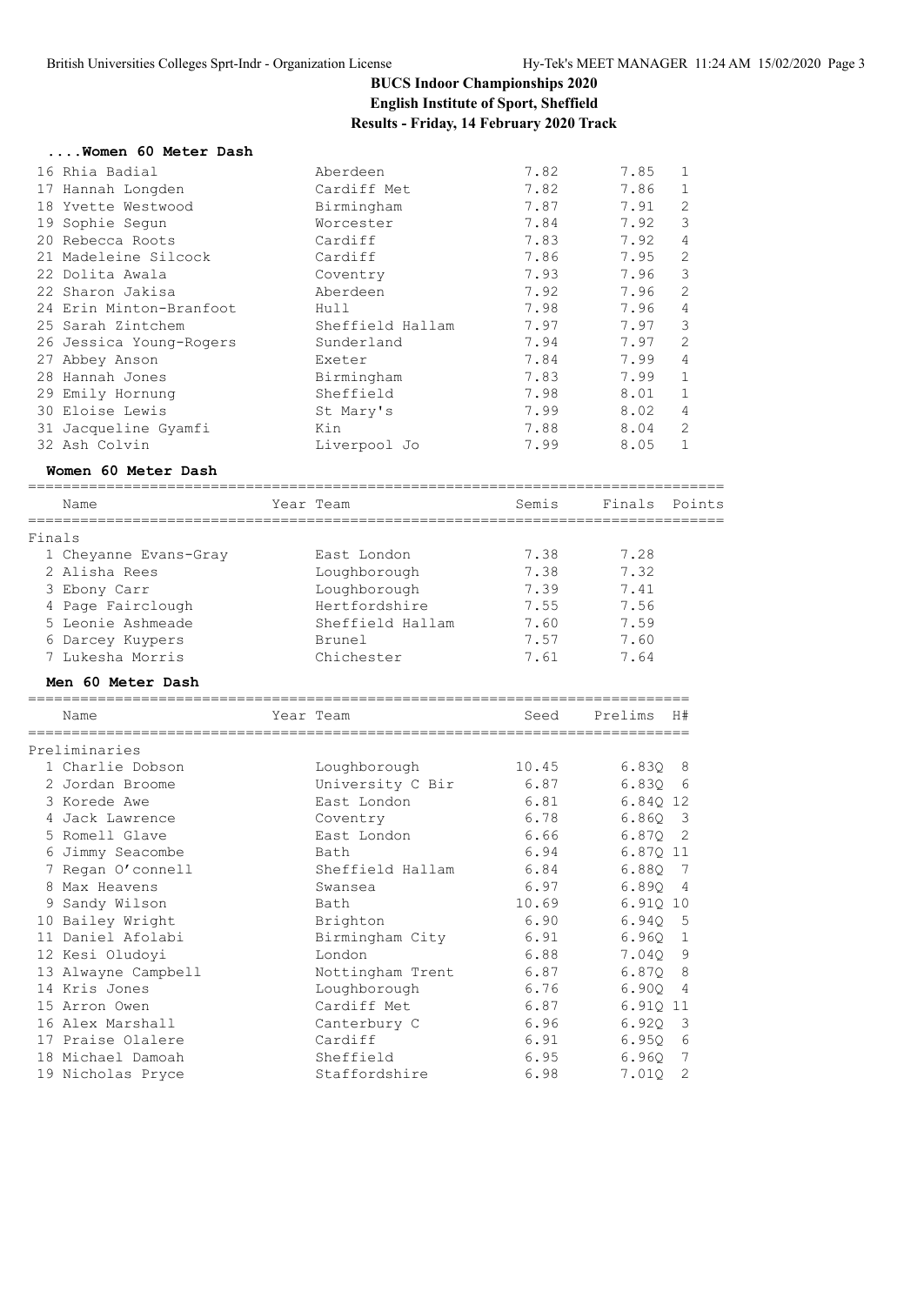#### **....Men 60 Meter Dash**

| 20 Tobi Ogunkanmi           | Brunel                             | 6.87  | 7.01Q 10                |
|-----------------------------|------------------------------------|-------|-------------------------|
| 21 Cian O'donnell           | Westminster                        | 7.09  | 7.030 1                 |
| 22 Fabian Batchelor         | Birmingham City                    | 6.89  | $7.06Q$ 9               |
| 23 Rashaan Stewart          | Brunel                             | 6.96  | 7.07Q 12                |
| 24 Tom Metcalfe             | Sheffield                          | 7.13  | $7.10Q$ 5               |
| 25 Blake Brown              | Cardiff Met                        | 7.08  | 6.89q 8                 |
| 26 Fraser Angus             | Strathclyde                        | 6.99  | $6.99q$ 3               |
| 27 Gerald Matthew           | Aston                              | 6.94  | 7.02q 10                |
| 28 Elliot Jones             | Warwick                            | 6.91  | 7.02q 8                 |
| 29 Elijah Lewis             | Sheffield College                  | 7.62  | 7.06q 7                 |
| 30 Matthew Johnson          | Exeter                             | 6.98  | 7.06q 2                 |
| 31 Franklin Fenning         | Nottingham Trent                   | 7.21  | 7.07q 11                |
| 32 Yinka Sodipo             | Medway                             | 7.17  | $7.09q$ 8               |
| 33 Kaesi Opara              | Cambridge                          | 6.88  | 7.09<br>1               |
| 34 Sagesse Nguie            | Manchester Met                     | 7.00  | 12<br>7.12              |
| 35 Mounir Hinedi            | Cambridge                          | 11.20 | 7.13<br>11              |
| 36 Clinton Obijiaku         | Portsmouth                         | 7.22  | 7.13<br>$\overline{4}$  |
| 37 Euan Stewart             | Glasgow                            | 7.03  | 7<br>7.13               |
| 38 Keano-Elliott Paris-Samu | London South Bank                  | 6.99  | 7.14<br>4               |
| 39 Tope Adeyeye             | Gol                                | 6.88  | 5<br>7.17               |
| 40 Denzell Nana Owusu       | Birmingham                         | 7.05  | 7.17<br>11              |
| 41 Daniel Lamb              | Birmingham                         | 7.11  | 9<br>7.18               |
| 42 Joshua Hawkins           | Chichester                         | 7.24  | 7.18<br>2               |
| 43 Adam Mohamed             | Manchester Met                     | 7.09  | 10<br>7.18              |
| 44 David Boakye             | Aston                              | 7.08  | 6<br>7.19               |
| 45 Sahib Singh              | City                               | 7.30  | 7.20<br>7               |
| 46 Obinna Ezi               | Kin                                | 7.26  | 4<br>7.21               |
| 47 Jonathan Bull            | Durham                             | 7.21  | $7\phantom{.0}$<br>7.21 |
| 48 Joshua Leatherd          | Cardiff                            | 7.12  | $\mathsf 9$<br>7.23     |
| 49 Cole Milne               | Stirling                           | 7.31  | 8<br>7.24               |
| 50 Ollie Sprio              | Nottingham                         | 7.09  | 5<br>7.25               |
| 51 Pierre Walker            | Kin                                | 7.17  | - 6<br>7.31             |
| 52 John Jennings            | Leicester                          | 7.30  | 12<br>7.32              |
| 53 Justus Hilling           | Hull                               | 7.22  | 12<br>7.32              |
| 54 Justin Leung             | Oxford                             | 7.37  | 7.33<br>5               |
| 55 Faith Tokode             | Ess                                | 7.22  | 3<br>7.36               |
| 56 Idorenyin Ekere          | Kingston                           | 7.13  | $\mathbf{1}$<br>7.36    |
| 57 Tyrell Dankwa            |                                    | 7.35  | $\epsilon$<br>7.37      |
| 58 Sean Wilson              | Medway                             | 7.25  | 2<br>7.37               |
| 59 Ethan Steele             | University C Lon<br>Royal Holloway | 7.55  | $\overline{4}$<br>7.37  |
| 60 Matthew Backhouse        | Warwick                            | 7.28  | 3<br>7.38               |
| 61 Harry North              | St Mary's                          | 7.31  | 7.40<br>10              |
| 62 Rory Goodman             | Winchester                         | 7.41  | 7.40<br>6               |
| 63 Thomas Carter            | Aberdeen                           | 7.45  | 7<br>7.41               |
| 64 Jack Medforth            | Manchester                         | 7.38  | 7.42<br>$\mathbf 1$     |
| 65 Lewis Black              | Leeds Beckett                      |       | 7.43<br>11              |
|                             |                                    | 7.44  |                         |
| 66 Joe Saffer               | Bristol                            | 7.54  | 2<br>7.43               |
| 67 William Hughes           | Imperial                           | 7.19  | 7.44<br>10              |
| 68 Benjamin Slayman         | Exeter                             | 11.46 | 7.44<br>-7              |
| 69 Segun Amisu              | Coventry                           | 7.41  | 7.45<br>5               |
| 70 Luke Gair                | Edinburgh                          | 7.69  | 7.45<br>10              |
| 71 Lee Kadiri               | Oxford Brookes                     | 7.47  | 7.46<br>12<br>7.48      |
| 72 Emmanuel Fatimehin       | Chester: Chester                   |       | 2                       |
| 73 Daniel Mccoy             | Newcastle                          | 7.54  | 7.49<br>2               |
| 74 Hiruna Diyasena          | University C Lon                   | 11.59 | 7.49<br>12              |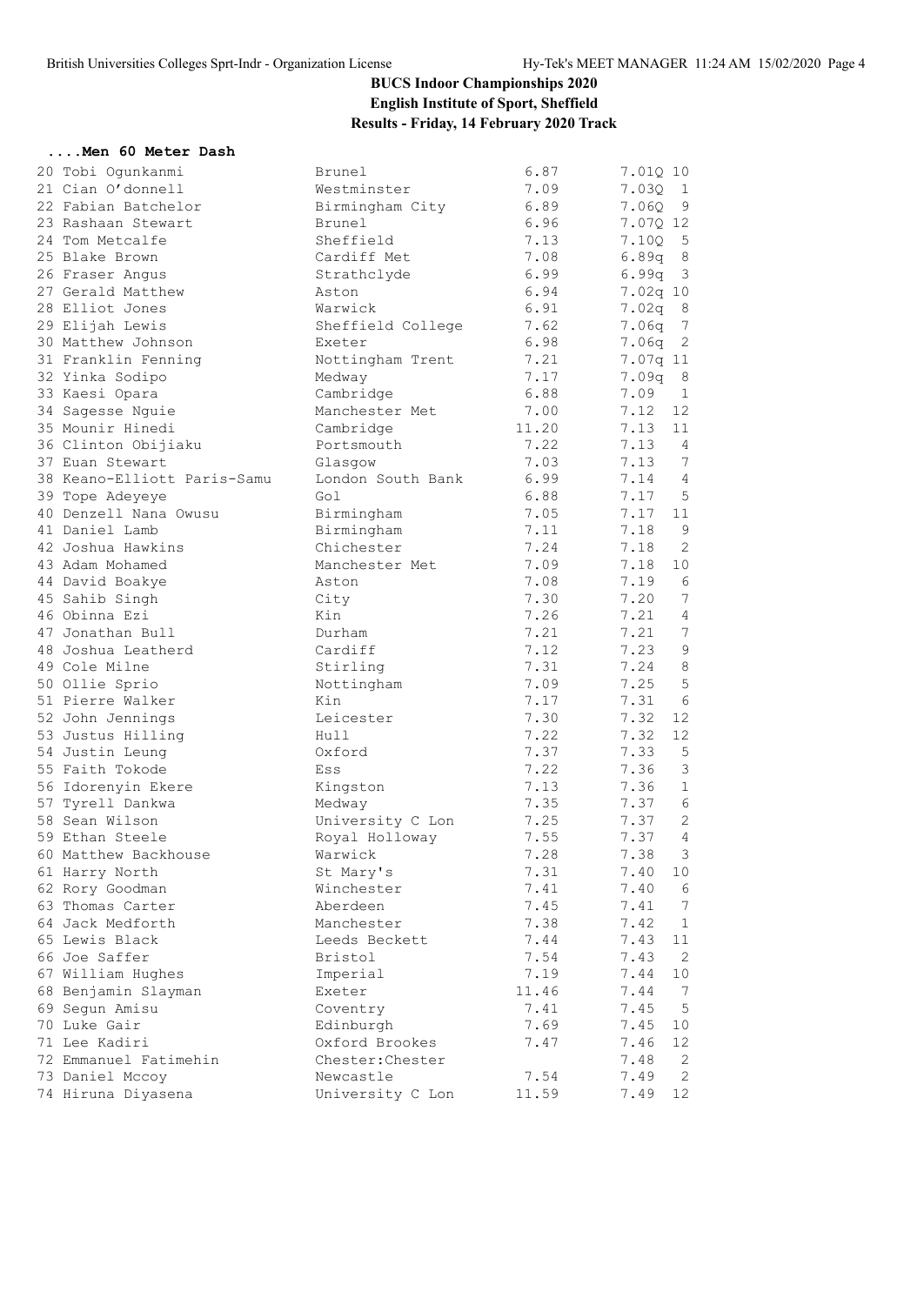#### **....Men 60 Meter Dash**

| 75 Kehinde Adenuga<br>76 Jack Ward<br>77 Thomas Hughes<br>78 Effiom Edet<br>79 Euan Urquhart<br>80 Alexander Moss<br>81 Daniel Olaniyi<br>82 Naim Awal<br>83 Joseph Wilkinson<br>84 Cameron George<br>85 Josh Walker<br>86 Dimitrios Raidos<br>87 Jacob Scott<br>88 Will Bygott<br>89 Joel John<br>90 Elan Layne<br>91 Michael Mcdermott<br>92 Sam Nurney<br>93 Luqman Tenang | Portsmouth<br>York<br>Nottingham<br>Kingston<br>Glasgow<br>Durham<br>Oxford<br>Trinity St David<br>Edge Hill<br>Manchester<br>Leeds Beckett<br>London Schoo<br>Aberdeen<br>Leeds<br>Sunderland<br>Imperial<br>Leeds<br>Sussex<br>Leicester | 7.42<br>7.63<br>7.48<br>7.37<br>7.41<br>7.42<br>11.70<br>7.58<br>11.80<br>7.40<br>7.77<br>7.78<br>7.60<br>7.77<br>7.99<br>8.17<br>8.06<br>8.33<br>8.58 | 7.53<br>7.53<br>7.54<br>7.54<br>7.56<br>7.57<br>7.58<br>7.59<br>7.59<br>7.65<br>7.72<br>7.72<br>7.85<br>7.86<br>7.96<br>8.05<br>8.10<br>8.28<br>8.70 | 8<br>11<br>3<br>9<br>1<br>10<br>3<br>$\mathcal{S}$<br>$\overline{4}$<br>9<br>6<br>$\mathbf{1}$<br>12<br>8<br>$\mathsf 9$<br>5<br>$\mathsf 9$<br>$\mathbf 1$<br>6 |
|-------------------------------------------------------------------------------------------------------------------------------------------------------------------------------------------------------------------------------------------------------------------------------------------------------------------------------------------------------------------------------|--------------------------------------------------------------------------------------------------------------------------------------------------------------------------------------------------------------------------------------------|--------------------------------------------------------------------------------------------------------------------------------------------------------|------------------------------------------------------------------------------------------------------------------------------------------------------|------------------------------------------------------------------------------------------------------------------------------------------------------------------|
| Men 60 Meter Dash                                                                                                                                                                                                                                                                                                                                                             | ======================                                                                                                                                                                                                                     |                                                                                                                                                        |                                                                                                                                                      |                                                                                                                                                                  |
| Name                                                                                                                                                                                                                                                                                                                                                                          | Year Team                                                                                                                                                                                                                                  | Prelims                                                                                                                                                | Semis                                                                                                                                                | H#                                                                                                                                                               |
| Semi-Finals                                                                                                                                                                                                                                                                                                                                                                   |                                                                                                                                                                                                                                            |                                                                                                                                                        |                                                                                                                                                      |                                                                                                                                                                  |
| 1 Charlie Dobson                                                                                                                                                                                                                                                                                                                                                              | Loughborough                                                                                                                                                                                                                               | 6.83                                                                                                                                                   | 6.710                                                                                                                                                | 4                                                                                                                                                                |
| 2 Romell Glave                                                                                                                                                                                                                                                                                                                                                                | East London                                                                                                                                                                                                                                | 6.87                                                                                                                                                   | 6.75Q                                                                                                                                                | 3                                                                                                                                                                |
| 3 Jordan Broome                                                                                                                                                                                                                                                                                                                                                               | University C Bir                                                                                                                                                                                                                           | 6.83                                                                                                                                                   | 6.80Q                                                                                                                                                | 1                                                                                                                                                                |
| 4 Korede Awe                                                                                                                                                                                                                                                                                                                                                                  | East London                                                                                                                                                                                                                                | 6.84                                                                                                                                                   | 6.81Q                                                                                                                                                | 2                                                                                                                                                                |
| 5 Jack Lawrence                                                                                                                                                                                                                                                                                                                                                               | Coventry                                                                                                                                                                                                                                   | 6.86                                                                                                                                                   | 6.77q                                                                                                                                                | $\mathcal{E}$                                                                                                                                                    |
| 6 Kesi Oludoyi                                                                                                                                                                                                                                                                                                                                                                | London                                                                                                                                                                                                                                     | 7.04                                                                                                                                                   | 6.82q                                                                                                                                                | 3                                                                                                                                                                |
| 7 Kris Jones                                                                                                                                                                                                                                                                                                                                                                  | Loughborough                                                                                                                                                                                                                               | 6.90                                                                                                                                                   | 6.83q                                                                                                                                                | $\mathbf{2}$                                                                                                                                                     |
| 8 Alwayne Campbell                                                                                                                                                                                                                                                                                                                                                            | Nottingham Trent                                                                                                                                                                                                                           | 6.87                                                                                                                                                   | 6.86q                                                                                                                                                | $\mathsf 3$                                                                                                                                                      |
| 9 Regan O'connell                                                                                                                                                                                                                                                                                                                                                             | Sheffield Hallam                                                                                                                                                                                                                           | 6.88                                                                                                                                                   | 6.87                                                                                                                                                 | 1                                                                                                                                                                |
| 10 Max Heavens                                                                                                                                                                                                                                                                                                                                                                | Swansea                                                                                                                                                                                                                                    | 6.89                                                                                                                                                   | 6.87                                                                                                                                                 | $\overline{4}$                                                                                                                                                   |
| 10 Daniel Afolabi                                                                                                                                                                                                                                                                                                                                                             | Birmingham City                                                                                                                                                                                                                            | 6.96                                                                                                                                                   | 6.87                                                                                                                                                 | $\mathbf 1$                                                                                                                                                      |
| 12 Blake Brown                                                                                                                                                                                                                                                                                                                                                                | Cardiff Met                                                                                                                                                                                                                                | 6.89                                                                                                                                                   | 6.88                                                                                                                                                 | 4                                                                                                                                                                |
| 13 Arron Owen                                                                                                                                                                                                                                                                                                                                                                 | Cardiff Met                                                                                                                                                                                                                                | 6.91                                                                                                                                                   | 6.89                                                                                                                                                 | $1\,$                                                                                                                                                            |
| 14 Tobi Ogunkanmi                                                                                                                                                                                                                                                                                                                                                             | Brunel                                                                                                                                                                                                                                     | 7.01                                                                                                                                                   | 6.89                                                                                                                                                 | 3                                                                                                                                                                |
| 15 Jimmy Seacombe                                                                                                                                                                                                                                                                                                                                                             | Bath                                                                                                                                                                                                                                       | 6.87                                                                                                                                                   | 6.89                                                                                                                                                 | $\mathbf{2}$                                                                                                                                                     |
| 16 Sandy Wilson                                                                                                                                                                                                                                                                                                                                                               | Bath                                                                                                                                                                                                                                       | 6.91                                                                                                                                                   | 6.90                                                                                                                                                 | $\overline{4}$                                                                                                                                                   |
| 17 Fraser Angus                                                                                                                                                                                                                                                                                                                                                               | Strathclyde                                                                                                                                                                                                                                | 6.99                                                                                                                                                   | 6.92                                                                                                                                                 | $\mathbf 1$                                                                                                                                                      |
| 18 Alex Marshall                                                                                                                                                                                                                                                                                                                                                              | Canterbury C                                                                                                                                                                                                                               | 6.92                                                                                                                                                   | 6.93                                                                                                                                                 | 4                                                                                                                                                                |
| 19 Bailey Wright                                                                                                                                                                                                                                                                                                                                                              | Brighton                                                                                                                                                                                                                                   | 6.94                                                                                                                                                   | 6.93                                                                                                                                                 | 2                                                                                                                                                                |
| 20 Praise Olalere                                                                                                                                                                                                                                                                                                                                                             | Cardiff                                                                                                                                                                                                                                    | 6.95                                                                                                                                                   | 6.94                                                                                                                                                 | 4                                                                                                                                                                |
| 21 Michael Damoah                                                                                                                                                                                                                                                                                                                                                             | Sheffield                                                                                                                                                                                                                                  | 6.96                                                                                                                                                   | 6.94                                                                                                                                                 | 1                                                                                                                                                                |
| 22 Nicholas Pryce                                                                                                                                                                                                                                                                                                                                                             | Staffordshire                                                                                                                                                                                                                              | 7.01                                                                                                                                                   | 6.97                                                                                                                                                 | 2                                                                                                                                                                |
| 23 Gerald Matthew                                                                                                                                                                                                                                                                                                                                                             | Aston                                                                                                                                                                                                                                      | 7.02                                                                                                                                                   | 6.98                                                                                                                                                 | $\mathbf{2}$                                                                                                                                                     |
| 24 Rashaan Stewart                                                                                                                                                                                                                                                                                                                                                            | Brunel                                                                                                                                                                                                                                     | 7.07                                                                                                                                                   | 7.01                                                                                                                                                 | 1                                                                                                                                                                |
| 25 Cian O'donnell                                                                                                                                                                                                                                                                                                                                                             | Westminster                                                                                                                                                                                                                                | 7.03                                                                                                                                                   | 7.03                                                                                                                                                 | 3<br>$\mathbf{2}$                                                                                                                                                |
| 26 Matthew Johnson<br>27 Fabian Batchelor                                                                                                                                                                                                                                                                                                                                     | Exeter                                                                                                                                                                                                                                     | 7.06                                                                                                                                                   | 7.07                                                                                                                                                 |                                                                                                                                                                  |
|                                                                                                                                                                                                                                                                                                                                                                               | Birmingham City                                                                                                                                                                                                                            | 7.06                                                                                                                                                   | 7.10                                                                                                                                                 | 2                                                                                                                                                                |
| 28 Franklin Fenning                                                                                                                                                                                                                                                                                                                                                           | Nottingham Trent                                                                                                                                                                                                                           | 7.07                                                                                                                                                   | 7.13                                                                                                                                                 | $\mathbf 1$                                                                                                                                                      |
| 29 Yinka Sodipo                                                                                                                                                                                                                                                                                                                                                               | Medway                                                                                                                                                                                                                                     | 7.09                                                                                                                                                   | 7.13                                                                                                                                                 | 4                                                                                                                                                                |
| 30 Tom Metcalfe                                                                                                                                                                                                                                                                                                                                                               | Sheffield                                                                                                                                                                                                                                  | 7.10                                                                                                                                                   | 7.15                                                                                                                                                 | 4                                                                                                                                                                |